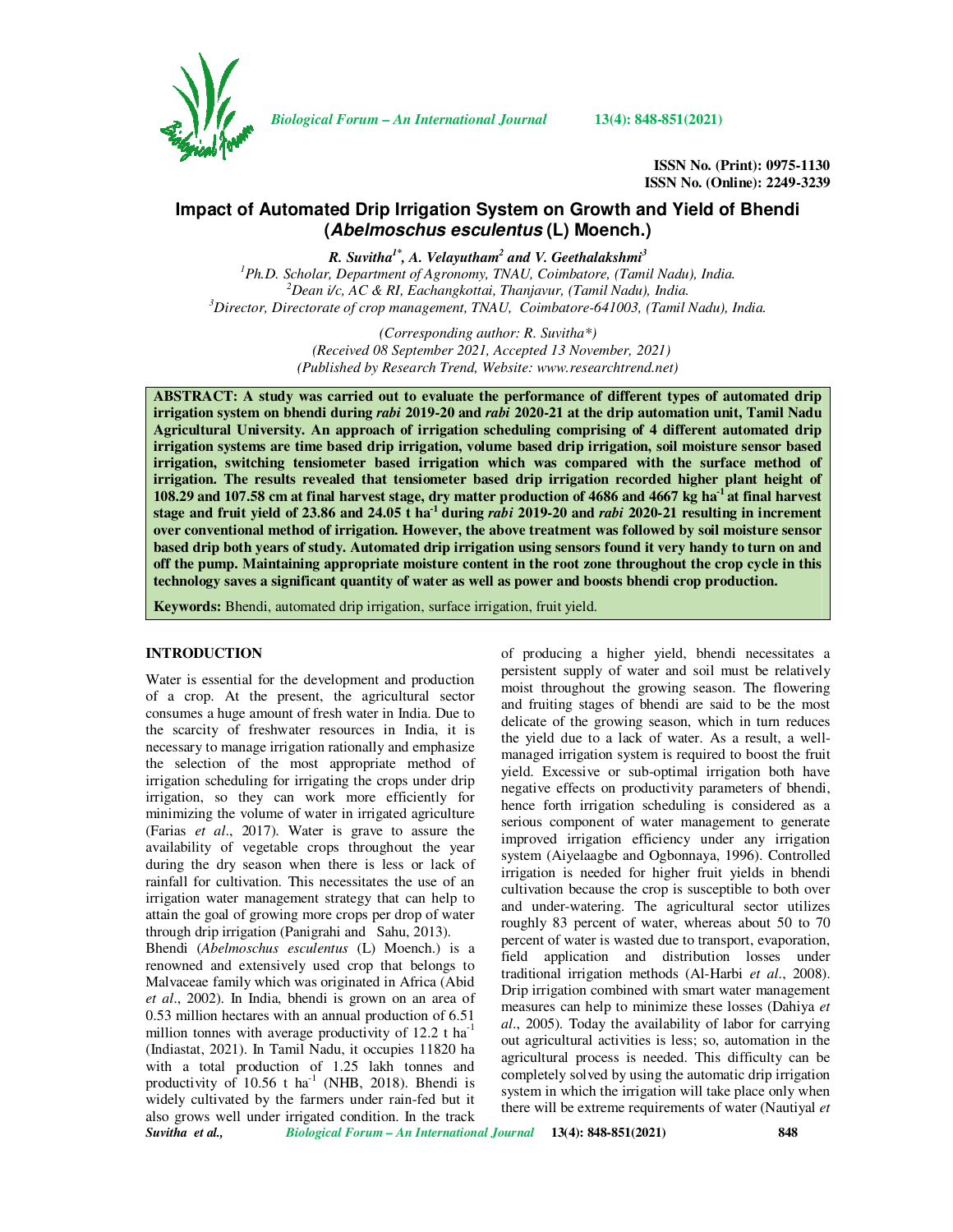*al*., 2010). Automation in drip irrigation refers to the operation of a system with no or minimal manual intervention. Irrigation that is automated provides several advantages including greater precision, more efficient water use, and less human labour. It also makes for high-frequency and low-volume of irrigation (Priyan and Panchal, 2017). Sensor based drip irrigation system was found to be performing better than other types of automation setups like time based and volume based drip irrigation systems in terms of fruit yield (Nagarajan *et al*., 2020). The objective of this work was to evaluate a different method of automatic irrigation system compared with common grower practice (furrow irrigation) in the area and scheduling methods of irrigation that may help the farmers to enhance the productivity of bhendi.

#### **MATERIAL AND METHODS**

The experiment was carried out during *rabi* 2019-20 at Tamil Nadu Agricultural University, Coimbatore situated at 11° North latitude and 77° East longitude at an altitude of 426.7 m above mean sea level. Weather parameters were obtained from the Agro Climate Research Centre, TNAU. The soil type of the experimental field was sandy clay loam soil. Bhendi (*Abelmoschus esculentus* (L) Moench.) crop of CoBh H4 hybrid with 110 days of duration was sown at  $45 \times$ 45 cm spacing in all plots grown under irrigated conditions. The experiment was laid out in randomized block design with four replication and five treatments. The treatments consist of 4 different automated drip irrigation systems,  $viz.$ ,  $T_1$ -Time based drip irrigation (Irrigation at fixed interval per stage and refill soil to field capacity),  $T_2$ -Volume based drip irrigation (critical depletion along with refill soil to field capacity),  $T_3$ -Soil moisture sensor based irrigation (EC  $H_2O$ -Capacitance sensor),  $T_4$ -Switching tensiometer based irrigation (Irrometer) and  $T<sub>5</sub>$ -Conventional method of

irrigation (furrow irrigation). To evaluate the different methods of automated drip irrigation system over surface irrigation, all agronomic practices such as weeding, disease and pest control were carried out according to the conditions. Data on growth parameters like plant height was measured from the base of the plant to the tip of the lengthiest leaf observed at the different growth stages *viz*., 30, 60, 90 DAS and at the final harvest stage. To estimate the dry matter production, five plants  $plot^{-1}$  were collected randomly from the sampling rows of each plot by pulling out the plants. Plants were air-dried and then oven-dried at  $65 \pm$ 5°C till a constant weight was obtained. The weight was recorded using an electronic top pan balance and expressed in  $kg \text{ ha}^{-1}$ . Fruit yield of bhendi crop from the treatment was recorded at harvest stage and analyzed using "Analysis of variance test". The critical difference at 5% level of significance of different treatment over each other (Gomez and Gomez, 1984).

### **RESULTS AND DISCUSSION**

**Plant Height.** Plant height has a linear response with irrigation. Taller plants were observed with tensiometer based drip irrigation  $(T_4)$  at 30 DAS (24.20 and 24.99) cm) was on par with other drip irrigation treatments (Table 1). This could be due to the initial growth of the plant being slow. Whereas 60 DAS (60.01 and 57.91 cm), 90 DAS (89.22 and 86.14 cm) and at the final harvest stage (108.29 and 107.58 cm) during rabi 2019- 20 and *rabi* 2020-21 were recorded higher plant height in tensiometer based drip irrigation  $(T_4)$  and it was followed by soil moisture sensor based drip irrigation  $(T_3)$ . It might be due to upholding the moisture content at field capacity near the effective plant root zone of the plant and reducing the fertilizer leaching through irrigation by using soil moisture sensors under automated drip irrigation than the conventional method of irrigation.

**Table 1: Effect of automated drip irrigation on plant height (cm) of bhendi during** *rabi* **2019-20 and** *rabi*  **2020-21.**

| <b>Treatments</b> | rabi 2019-20  |               |               |            | Rabi 2020-21  |               |               |            |
|-------------------|---------------|---------------|---------------|------------|---------------|---------------|---------------|------------|
|                   | <b>30 DAS</b> | <b>60 DAS</b> | <b>90 DAS</b> | At harvest | <b>30 DAS</b> | <b>60 DAS</b> | <b>90 DAS</b> | At harvest |
|                   | 23.72         | 52.42         | 80.60         | 100.41     | 19.44         | 50.27         | 75.10         | 99.40      |
| $\mathbf{T}_2$    | 23.85         | 54.07         | 83.04         | 103.58     | 20.69         | 52.01         | 79.09         | 102.05     |
| $\mathbf{T}_3$    | 24.06         | 57.59         | 85.87         | 106.12     | 22.87         | 55.22         | 83.41         | 104.62     |
| T <sub>4</sub>    | 24.20         | 60.01         | 89.22         | 108.29     | 24.99         | 57.91         | 86.14         | 107.58     |
| $T_5$             | 18.25         | 50.38         | 78.52         | 98.36      | 17.17         | 48.21         | 71.96         | 96.57      |
| <b>SEd</b>        | 0.20          | 0.29          | 0.27          | 0.35       | 0.41          | 0.23          | 0.39          | 0.25       |
| $CD (P=0.05)$     | 0.44          | 0.62          | 0.58          | 0.77       | 0.90          | 0.50          | 0.85          | 0.54       |

**Dry matter production (DMP).** Dry matter production of a crop reflects its efficiency in exploiting the available resources such as solar radiation, soil available nutrients, moisture and other niches of the existing environmental circumstances. Dry matter production climbed steadily with advancing growth stages and reached the maximum at harvest. The dry matter production was significantly superior under tensiometer based drip irrigation  $(T_4)$  at 30 DAS (1830) and 1930 kg ha-1 during *rabi* 2019-20 and *rabi* 2020- 21), respectively was on par with soil moisture sensor based drip irrigation  $(T_3)$ . Whereas, 60 DAS (3125 and

3165 kg ha<sup>-1</sup>), 90 DAS (3995 and 4025 kg ha<sup>-1</sup>) and at the final harvest stage (4686 and 4667 kg ha<sup>-1</sup>) during *rabi* 2019-20 and *rabi* 2020-21 were recorded higher DMP in  $T_4$ . This was followed by  $T_3$  (Table 2). This was primarily due to optimal moisture supply and timely nutrient application, which may have improved assimilatory efficiency resulting in more leaves per plant, better branching and LAI contributed to higher dry matter accumulation. These findings are in line with Jeyajothi and Pazhanivelan (2017). The minimum dry matter accumulation was recorded under the conventional method of irrigation (T5).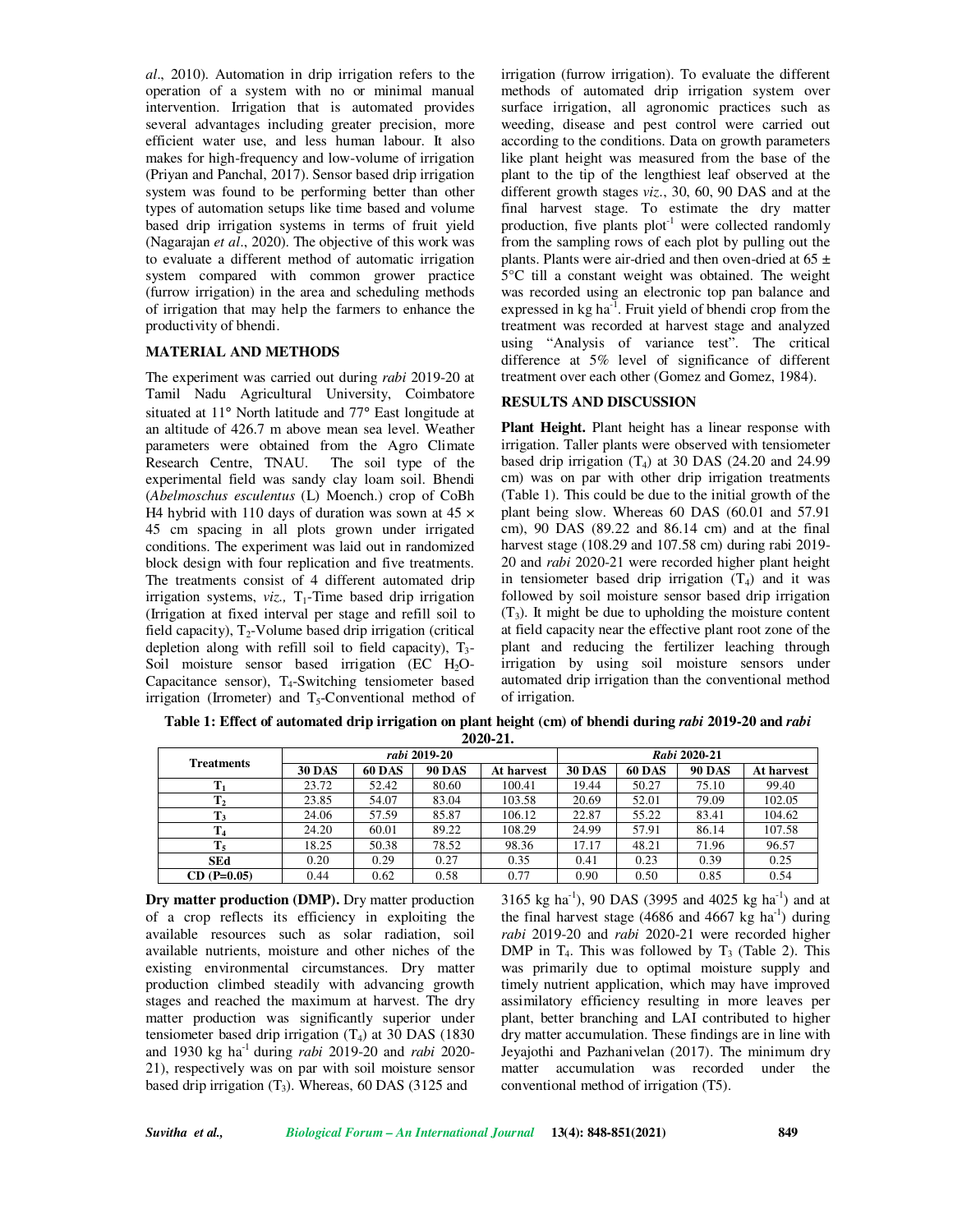| Table 2: Effect of automated drip irrigation on Dry matter production (kg ha <sup>-1</sup> ) of bhendi during <i>rabi</i> 2019-20 |
|-----------------------------------------------------------------------------------------------------------------------------------|
| and <i>rabi</i> 2020-21.                                                                                                          |

|                   | rabi 2019-20  |               |               |            | rabi 2020-21  |               |               |            |
|-------------------|---------------|---------------|---------------|------------|---------------|---------------|---------------|------------|
| <b>Treatments</b> | <b>30 DAS</b> | <b>60 DAS</b> | <b>90 DAS</b> | At harvest | <b>30 DAS</b> | <b>60 DAS</b> | <b>90 DAS</b> | At harvest |
|                   | 1639          | 2592          | 3262          | 3768       | 1674          | 2711          | 3481          | 3973       |
| $\mathbf{T}_2$    | 1733          | 2773          | 3510          | 4057       | 1741          | 2817          | 3605          | 4149       |
| $T_3$             | 1822          | 2978          | 3778          | 4380       | 1904          | 2984          | 3807          | 4402       |
| T <sub>4</sub>    | 1830          | 3125          | 3995          | 4686       | 1930          | 3165          | 4025          | 4667       |
| $T_5$             | 1532          | 2351          | 2918          | 3348       | 1491          | 2473          | 3212          | 3652       |
| <b>SEd</b>        | 22.68         | 46.39         | 30.54         | 34.70      | 29.06         | 58.56         | 29.57         | 54.62      |
| $CD (P=0.05)$     | 49.41         | 101.07        | 66.54         | 75.61      | 63.32         | 127.59        | 64.42         | 119.01     |

**Fruit yield (t ha-1).** The maximum fruit yield of bhendi was recorded under the treatment where adequate water was given to the crop (Fig. 1). The fruit yield was found to be increased with tensiometer based drip irrigation (T4) and gave the yield of 23.86 t ha-1 during *rabi* 2019- 20 and 24.05 t ha-1 during *rabi* 2020-21. It was followed by soil moisture sensor based drip irrigation (T3). This might be due to watering the crop based on their requirement at the required time. The crop yield and WUE of okra were higher under soil moisture sensor based drip irrigation with 100 per cent RDF. A similar trend was reported by Dukes *et al*., (2007) in bell pepper crop. Whereas, a conventional method of irrigation (T5) registered a lower fruit yield of 11.03 t ha-1 during *rabi* 2019-20 and 11.00 t ha-1 during *rabi*  2020-21, respectively. It might be due to larger intervals between the irrigation as well as water loss through evaporation, percolation and conveyance losses will reduce the water uptake resulted in lower yield.



**Fig. 1.** Effect of automated drip irrigation on yield (t ha-1) of bhendi during *rabi* 2019-20 and *rabi* 2020- 21.

## **CONCLUSION**

An automated irrigation system providing water ondemand was designed using time based, volume based, sensor based, tensiometer based drip irrigation is proved to be a real-time feedback control system that competently monitors and panels all events of the drip irrigation system. The findings will be utilized to modernize farm operations on a wider scale as well as save manpower, water and increase productivity. The present study indicated that tensiometer based drip irrigation  $(T_4)$  resulted in a significantly higher plant height, dry matter production at 30, 60, 90 DAS and at the final harvest stage as well as highest fruit yield  $(23.86 \text{ and } 24.05 \text{ t} \text{ ha}^{-1})$  than the conventional method of irrigation in bhendi during *rabi* 2019-20 and *rabi*  2020-21.

Future aspects of the study can conduct the field trial on automation irrigation using wireless sensors with mobile-controller to irrigate the crops will reduce the initial investment cost and labour intervention.

**Acknowledgment.** The authors wish to express their sincere gratitude for the financial support from the Department of Agronomy and Water technology centre, Tamil Nadu Agricultural University, Coimbatore, India. **Conflict of Interest.** None.

#### **REFERENCES**

- Abid, M., Malik, S. A., Bilal, K. and Wajid, R. A. (2002). Response of okra (*Abelmoschus esculentus* L.) to EC and SAR of irrigation water. *International Journal of Agricultural Biology*, *4*(3): 311-314.
- Aiyelaagbe, I. O. O. and Ogbonnaya, F. C. (1996). Growth, fruit production and seed yield of okra (A*belmoschus esculentus* L.) in response to irrigation and mulching. In: proceedings of Research Bulletin, No. 18. National Horticultural Research Institute, Ibadan, pp 13.
- Al-Harbi, A. R., Al-Omran, A. M. and El-Adgham, F. I. (2008). Effect of drip irrigation levels and emitters depth on okra (Abelmoschus esculentus) growth. *Journal of Applied Sciences*, *8*(15): 2764- 2769.
- Dahiya, M. S., Pal, S. R., Phor, S. K. and Yadava, A. C. (2005). Performance of tomato, brinjal and sweet pepper under drip irrigation system. In: Proceedings of international conference on plasticulture and precision Farming, 17th – 21st Nov, 2005, New Delhi.
- Dukes, Michael, D., Muñoz-Carpena, R., Zotarelli, L., Icerman, J. and Scholberg, J. M. (2007). Soil moisture-based irrigation control to conserve water and nutrients under drip irrigated vegetable production. *Jornada de Investigaciónen la Zona no Saturada*, *8*: 229-236.
- Farias, D. B., Lucas, A. A., Araujo, R., Freitas, M. and Jesus, T. (2017). Efficiency in water use and yield of okra in response to different level of irrigation. *Rev Br Agr. Irr.*, *11*: 1732-1737.
- Gomez, K. A. and Gomez, A. A. (1984). Statistical procedures for agricultural research. John Wiley and Sons.
- Indiastat. (2021). Area, Production and Productivity of vegetables: Ministry of Agriculture and Farmers welfare, Govt of India.
- Jeyajothi, R. and Pazhanivelan, S. (2017). Dry matter, nutrient uptake and yield of short duration pigeon pea (*Cajanus cajan* L.) varieties under drip fertigation system. *International Journal of Current Microbiology and Applied Sciences*, *6*(11): 3958- 3965.
- Nagarajan, K., Ramanathan, S. P., Thiyagarajan, G. and Panneerselvam, S. (2020). Optimization of Irrigation Scheduling under Different Types of Automated Drip